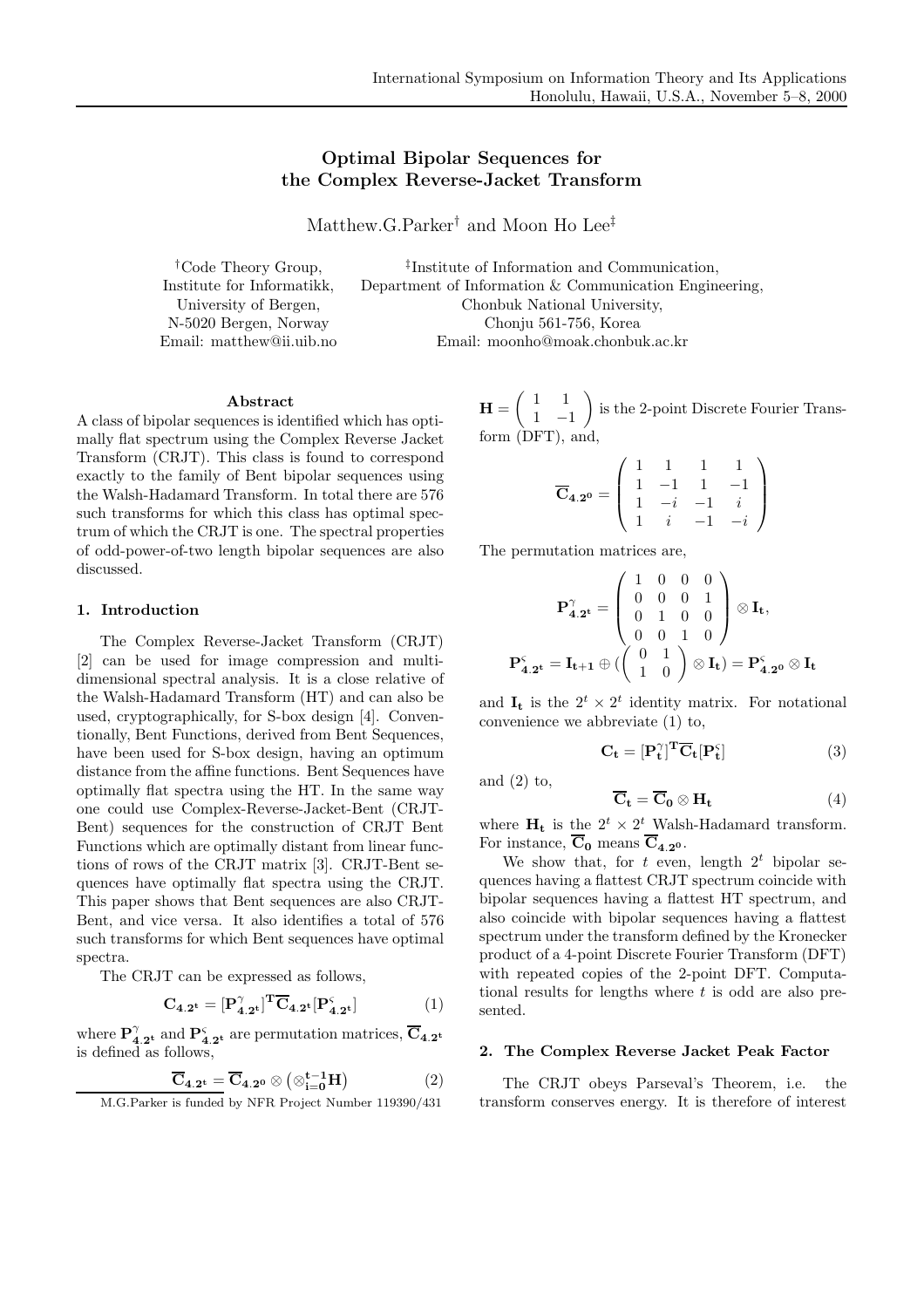to know which subset of vectors have a CRJT spectrum which spreads out the energy most evenly, i.e. which vectors have a flat or flattish CRJT spectrum. One measure of the flatness is the Peak Factor of a sequence, i.e. the Peak-to-Mean Power Ratio of the sequence, and this is defined below.

Let **D** be the length  $4.2^t$  CRJT of the length  $4.2^t$ vector a, specified by,

$$
\mathbf{D}=\mathbf{C}_{\mathbf{t}}\mathbf{a}
$$

Definition 1 The CRJT Peak Factor (CRJTPF) of a is defined as follows,

$$
CRJTPF(\mathbf{a}) = 2^{-(t+2)} \max\{D_i D_i^* | 0 \le i < 2^{t+2}\}
$$

where the  $D_i$  are the  $2^{t+2}$  elements of the vector **D**. It is easy to show that  $1.0 \leq \text{CRJTPF}(\mathbf{a}) \leq 2^{t+2}$  if  $\mathbf{a}$  is unimodular (unimodular means each element of a has a magnitude of 1).

Definition 2 A unimodular sequence is described as 'Bent' if it has a Peak Factor of 1.0 under the Hadamard Transform (HT), i.e. it has a 'Hadamard Peak Factor' (HPF) of 1.0.

Definition 3 A unimodular sequence is CRJT-Bent if it has a CRJTPF of 1.0.

## 2.1. The CRJT Peak Factor of Bipolar Sequences

The output permutation,  $\mathbf{P}^{\gamma}$ , does not alter the CRJT spectral values, but just re-orders them. So it is sufficient to study the CRJTPF using the transform,

$$
\overline{\mathbf{C}}_{\mathbf{t}} \mathbf{P}_{\mathbf{t}}^{\varsigma} \tag{5}
$$

The input permutations, as specified by  $\mathbf{P}_{t}^{\varsigma}$ , are given below for lengths  $N = 4, 8, 16$ , respectively,

 $(0)(1)(2, 3)$  $(0)(1)(2)(3)(4, 6)(5, 7)$  $(0)(1)(2)(3)(4)(5)(6)(7)(8,12)(9,13)(10,14)(11,15)$ 

The CRJTPF of a sequence can be computed by first permuting the sequence using  $\mathbf{P_t^s}$ , then multiplying the resultant vector by  $\overline{C}_t$ , then point-multiplying the resultant vector by it's complex conjugate and finding the maximum value of the resultant vector. Bipolar sequences form equivalence classes under the CRJTPF measure, as shown in Appendix A for lengths 4 and 8. For lengths 4,8,16 it is found that the optimum equivalence class has CRJTPFs 1.0, 2.0, 1.0, respectively.

#### 2.2. Example

Consider the bipolar vector  $\mathbf{a} = (1, 1, -1, 1)$ . The CRJTPF of this vector is computed as follows.

- Permute **a** using  $\mathbf{P_t^s}$  to give  $(1, 1, 1, -1)$ .
- Premultiply the permuted vector by  $\overline{C}_4$  to give  $2(1, 1, -i, i).$
- Point-multiply this resultant vector by it's complex conjugate and divide by 4 to get  $(1, 1, 1, 1)$ . The maximum value in this vector is 1 so  $CRJTPF(a) = 1.0$ . Therefore a is CRJT-Bent.
- To compute the CRJTPF it wasn't necessary to perform the final permutation  $[\mathbf{P}_{\mathbf{t}}^{\gamma}]^{\mathbf{T}}$ .

**Lemma 1** For t odd, the CRJTPF of a length  $2^{t+2}$ bipolar sequence is always  $> 1.0$ .

Proof of Lemma 1: For t odd, the vector D, which is the CRJT of a bipolar vector, will have an which is the CRS 1 of  $\frac{a}{2^{t+2}}$  only if all the elements of D are complex. But this is impossible because the CRJT matrix has a subset of rows comprising only  $\pm 1$ ,<br>so **D** has real elements so D has real elements.

As a result of Lemma 1 we only need to consider CRJT-Bent bipolar sequences for t even.

### 3. Two Theorems Regarding CRJT-Bent Bipolar Sequences

We state two Theorems for  $t$  even.

Theorem 1 CRJT-Bent bipolar sequences are invariant (i.e. remain CRJT-Bent) under the permutation  $P_t^{\varsigma}$  for all length  $2^{t+2}$  bipolar sequences where t is even.

Theorem 2 CRJT-Bent bipolar sequences are also Bent, and vice versa. These sequences only occur for lengths  $2^{t+2}$  when t is even.

The proofs for Theorems 1 and 2 occur as a result of the proofs of Theorem 3 and Corollary 1 in Section 5.

As an example of Theorem 2, the CRJTPF of bipolar sequences of length  $2^{t+2}$  constructed from 'line graphs' which are Reed-Muller 1 cosets with a Reed-Muller 2 coset leader with Algebraic Normal Form  $x_0x_1 + x_1x_2 + x_2x_3 + \ldots + x_tx_{t+1}$ , or any permutation of the  $t + 2$  variables, were tested for various t [5] (These are Golay-Davis-Jedwab (GDJ) sequences). It is known that such sequence cosets have optimum Hadamard Peak Factor (HPF) in each case (Bent when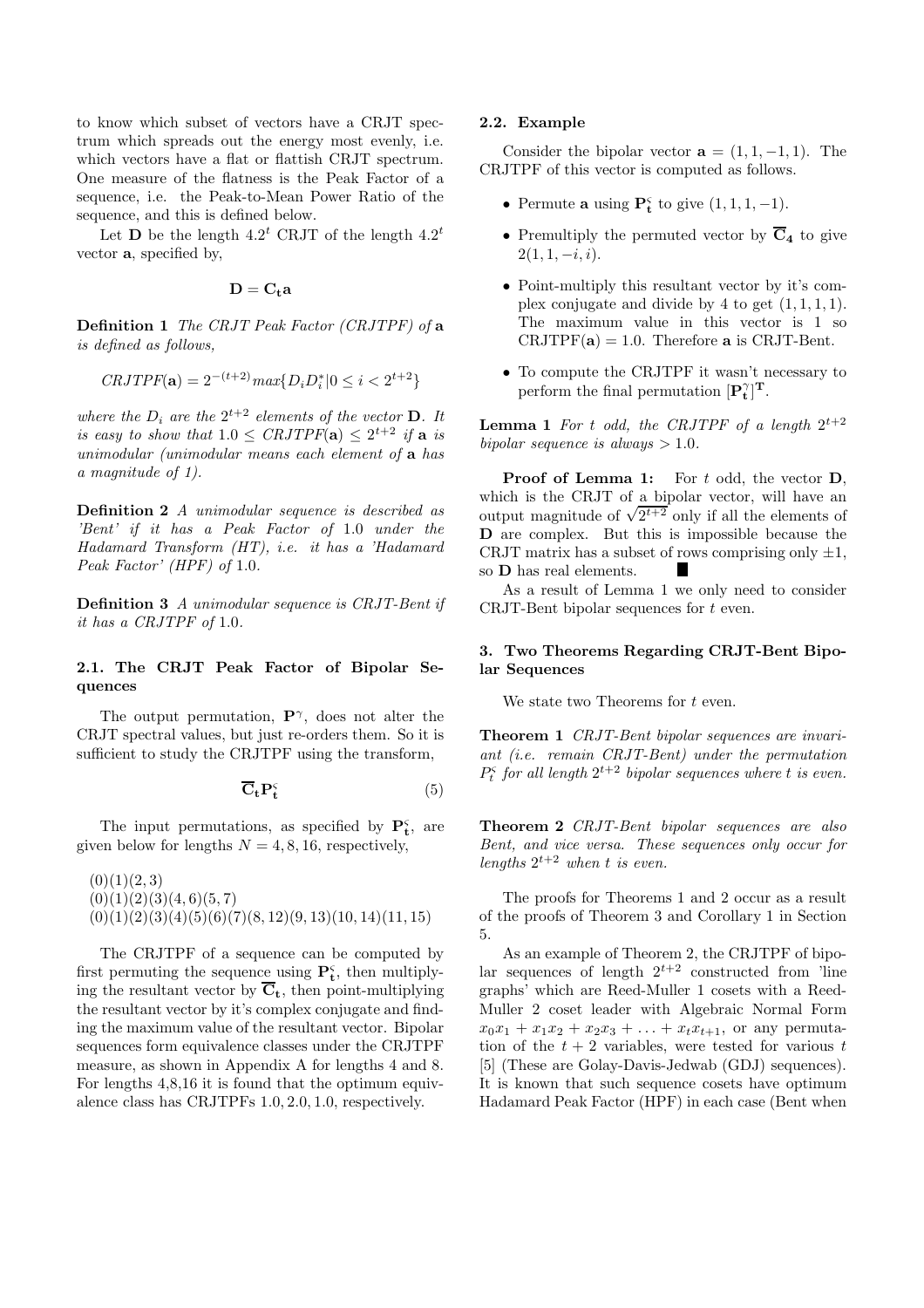$t + 2$  is even). It is found, computationally, that these sequences always have optimal CRJTPF, where CR-JTPF = HPF. In other words the CRJTPF for this coset is 1.0 for  $t$  even, and 2.0 for  $t$  odd. The case where  $t$  is even agrees with Theorem 2, and the case where  $t$  is odd suggests a similar Theorem when the  $CRJTPF = 2.0$ , at least for GDJ sequences, but this is not proved in this paper.

#### 4. A More General Theorem

Our method of proving Theorems 1 and 2 is to prove a more general theorem, Theorem 3, and Corollary 1. The 4-point Discrete Fourier Transform (DFT) is,

$$
\mathbf{W_2} = \left( \begin{array}{rrrr} 1 & 1 & 1 & 1 \\ 1 & i & -1 & -i \\ 1 & -1 & 1 & -1 \\ 1 & -i & -1 & i \end{array} \right)
$$

Let  $W_t = W_2 \otimes H_t$ . Let  $G_2$  be any row/column permutation of  $\mathbf{W_2}$ , and let  $\mathbf{G_t} = \mathbf{G_2} \otimes \mathbf{H_t}$ . There are  $576 \text{ G}_2$  matrices, being (number of row permutations  $\times$  number of column permutations) = 24  $\times$  24 = 576. Each row/column permutation produces a different  $\mathbf{G}_2$ matrix.

Theorem 3 Bent bipolar sequences are exactly the class of sequences with optimally flat spectrum using  $G_t$ , and vice versa. Such sequences are " $G_t$ -Bent".

A corollary of Theorem 3 is as follows,

Corollary 1  $G_t$ -Bent bipolar sequences are  $G'_t$ -Bent, and vice versa, where  $G'_{t}$  is a row/column permutation of  $G_t$ .

Corollary 2 Length  $N = 2<sup>s</sup>$  Bent and/or  $G_t$ -Bent bipolar sequences, s even, form equivalence classes under any combination of permutations of the elements  $i, i + \frac{N}{4}, i + 2\frac{N}{4}, i + 3\frac{N}{4}, 0 \leq i < \frac{N}{4}.$ 

### 5. Proofs of Theorems 1-3

Theorems 1 and 2 follow immediately from the proofs of Theorem 3 and Corollary 1 as follows.

#### 5.1. Proof of Theorem 3

Let  $B = [H_2 \otimes H_t]a$ , and  $E = [G_2 \otimes H_t]a$  for some bipolar vector, **a**. Then  $[\mathbf{H}_2 \otimes \mathbf{I}_t] \mathbf{B} = [\mathbf{I}_2 \otimes \mathbf{H}_t] \mathbf{a}$ , and  $[G_2 \otimes I_t] [H_2 \otimes I_t] B = [G_2 \otimes H_t] a.$  Finally,

$$
\mathbf{E} = [\mathbf{G}_2 \mathbf{H}_2 \otimes \mathbf{I}_t] \mathbf{B} = [\mathbf{G}_2 \otimes \mathbf{H}_t] \mathbf{a} = \mathbf{G}_t \mathbf{a} \qquad (6)
$$

Therefore if  $\bf{B}$  is the HT of  $\bf{a}$ , then  $\bf{E}$  is computed by the action of  $G_2H_2$  on length-4 independent subsequences of **B**. Let  $G_2 = W_2$ . Then,

$$
\mathbf{G_2H_2} = \mathbf{W_2H_2} = \begin{pmatrix} 4 & 0 & 0 & 0 \\ 0 & 0 & 2+2i & 2-2i \\ 0 & 4 & 0 & 0 \\ 0 & 0 & 2-2i & 2+2i \end{pmatrix}
$$
 (7)

For t even and a Bent the elements of **B** are  $\pm 1$  (after normalisation). Therefore the action of  $\mathbf{W}_2\mathbf{H}_2$  on length-4 subsequences of B produces elements of E which all have magnitude 1 (after normalisation by  $\frac{1}{4}$ ). The 24 matrices,  $G_2$ , which are column permutations of  $W_2$ , produce 24 matrices,  $G_2H_2$ , which are column permutations of (7) to within a sign-change, and therefore all give E with a flat spectrum for B Bent. The 24 row permutations of  $W_2$  only affect the position of the elements in E, not their value. This proves that Bent bipolar sequences are also optimally flat ( $'G_t$ -Bent') using any one of the 576  $G_t$  transforms. Let us now prove that bipolar sequences which are  $G_t$ -Bent are also Bent. Initially let  $G_2 = W_2$ . Assume a is not Bent. Can **a** be  $W_t$ -Bent? Let us try and make **E** a flat spectrum. From  $(7)$ , for each length-4 subsequence of **B**, acted on by  $W_2H_2$ , **E** can only be flat if elements at positions 1 and 2 are  $\pm 1$ . Call elements at positions 3 and 4, p and q (real). Then  $|(2\pm 2i)p+(2\mp 2i)q|\neq 4$ unless  $|p| = |q| = 1$ , in which case **a** is Bent. Therefore if a is not Bent, then it cannot be  $W_t$ -Bent. Rowcolumn permutations of  $W_2$  do not change this argument. Hence Theorem 3 is proved.

### 5.2. Proof of Corollary 1

From Theorem 3: If  $\mathbf{a}$  is  $\mathbf{G}_t$ -Bent, then  $\mathbf{a}$  is Bent. If **a** is Bent then **a** is  $G'_t$ -Bent.

### 5.3. Proofs of Theorems 1 and 2

Theorems 1 and 2 follow by observing that  $\mathbf{C}_{\mathbf{t}}$  and  $\overline{C_t}$  are row/column permutations of  $W_t$ .

#### 6. What About When t is Odd?

Computational results for low  $t$  suggest that, for  $t$ odd, the optimum equivalence class is exactly the same for both CRJT and HT. This is computationally proved for  $t = 1$  (length 8), and stated in Lemma 2 below. It is already known that bipolar sequences with HPF  $< 2.0$  exist for t odd,  $t \geq 15$ . The optimum HPF is 2.0 for  $t = 3, 5, 7$ , and it is not known for  $t = 9, 11, 13$ . The study of optimum HPF for  $t$  odd is equivalent to finding the minimum 'Covering Radius' of the First-Order Reed-Muller Code [1].